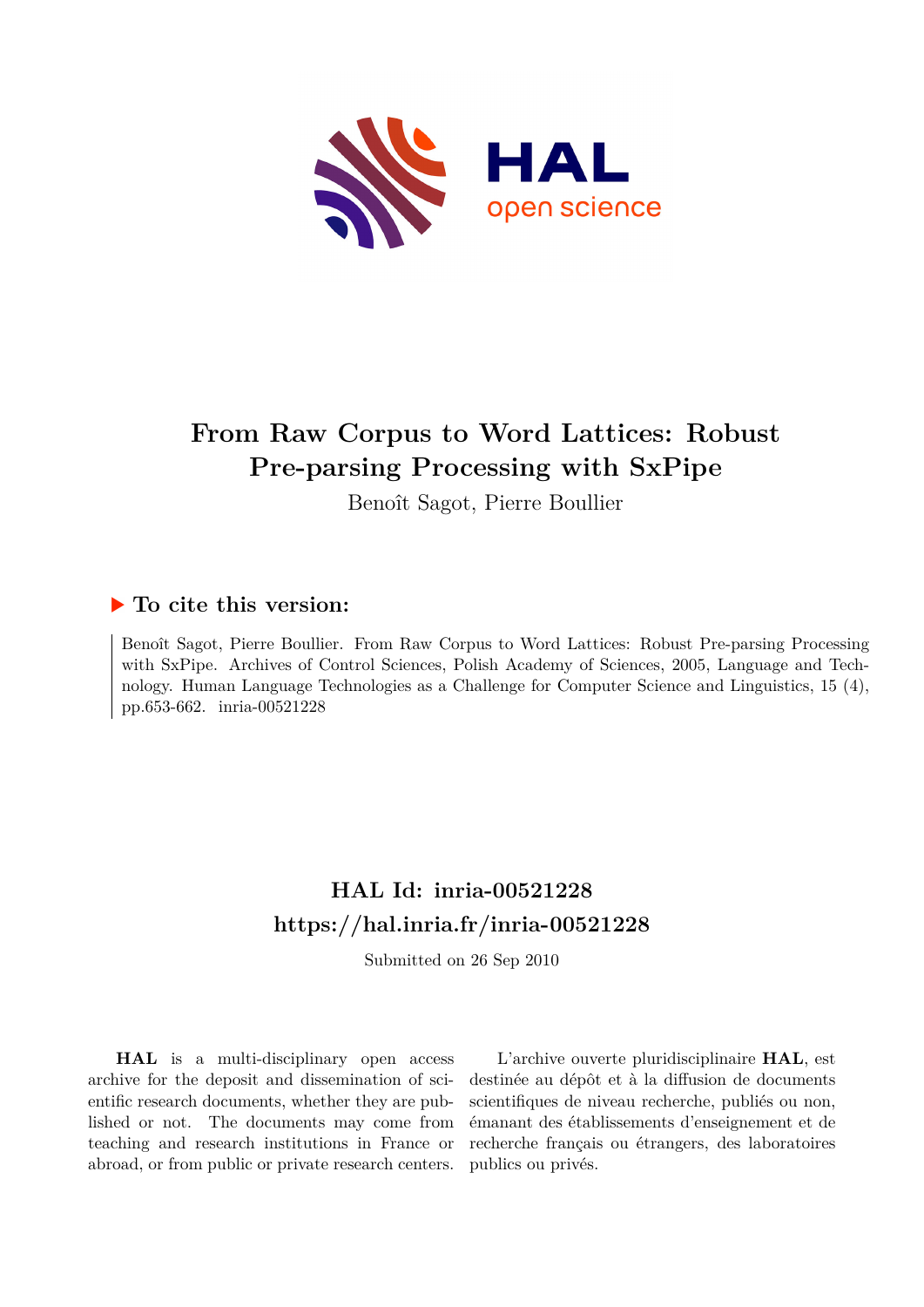## **From Raw Corpus to Word Lattices: Robust Pre-parsing Processing with SXPipe**

## **Benoît Sagot and Pierre Boullier**

INRIA - Projet Atoll Domaine de Voluceau, Rocquencourt B.P. 105 78153 Le Chesnay Cedex, France {benoit.sagot,pierre.boullier}@inria.fr

#### **Abstract**

We present a robust full-featured architecture to preprocess text before parsing. This architecture, called SXPipe, converts raw noisy corpora into word lattices, one by sentence, that can be used as input by a parser. It includes sequentially named-entity recognition, tokenization and sentence boundaries detection, lexicon-aware named-entity recognition, spelling correction, and non-deterministic multiwords processing, re-accentuation and un-/re-capitalization. Though our system currently deals with the French language, almost all components are in fact language-independent, and the others can be straightforwardly adapted to virtually any inflectional language. The output is a sequence of word lattices, all words being present in the lexicon. It has been applied on a large scale during a French parsing evaluation campaign and during experiments of large corpora parsing, showing both good efficiency and very satisfying precision and recall.

## **1. Introduction**

One of the main tasks in Natural Language (NL) processing is parsing, i.e., the syntactic analysis of text. This is an unavoidable step before any further complex processing such as automatic translation or advanced information extraction. When performed according to a formal linguistic theory, it is also an empirical way to validate this theory, or in the contrary to exhibit its weaknesses and limitations.

However, parsing systems for NL, known as *parsers*, can not usually deal with raw text such as found in largescale corpora. Indeed, we shall see in the remainder of this paper different kinds of differences between raw text and standard parsers inputs, but most differences can be classified in three main types: boundary detection (between sentences, between words), error correction (spelling errors, typographic noise) and "named entities" (sequences of words that come from productive mechanisms, such as addresses, dates, acronyms, and many others). This paper presents a full-featured architecture, called SXPipe, which can transform raw text into word lattices, i.e., valid input for (advanced) parsers. We call this transformation "preparsing processing", or in short "pre-processing".

Pre-processing of raw text is usually seen as an easy task on which no further research is worth doing. However, experiments show that this step is crucial when dealing with real-life corpora, and that available tools are not always satisfying, for example because they lack a spelling error correction component, because they are specialized in some kind of corpora, or because they are not able to handle non-determinism.

We took part last year in the French parsing evaluation campaign named EASy, and had to parse a set of about 35,000 sentences coming from very diverse corpora (journalistic, e-mail, medical, legal, oral, literature, and so on) with a correct to very poor quality. Hence, we had to design a very robust pre-processing system to turn this extremely noisy text into individual tokenized sentences,<sup>1</sup> with a minimal loss of information, and without losing the link between output words<sup>2</sup> and original tokens of the corpus.<sup>3</sup> More recently, we performed experiments on deep parsing of large corpora (several milion words), and used SXPipe to pre-process these corpora before parsing.

We first give an overview of the architecture of our system. Then we briefly focus on the different components, namely named-entity recognition steps, tokenization and spelling error correction,<sup>4</sup> and non-deterministic multi-word identification, re-accentuation and un- or recapitalization. We conclude with a brief evaluation of the system.

### **2. Overall architecture**

The overall architecture of our pre-processing system SXPipe is illustrated in Figure 1. During the whole process, input tokens are stored in *comments* (surrounded by braces and decorated with their position in the input string) which are immediately followed by the associated wordform.<sup>5</sup>

#### For example,

contactez-moi au 1 av. Foch, 75016 Paris, ou par email à my.name@my-email.com.

<sup>4</sup>And not *spell checking*, since we do not only check but also correct spelling errors.

 $1$ Corpora were in fact already splitted into sentences, but only partly. Hence, we almost ignored this segmentation.

<sup>2</sup> In this paper, we use *word* as a synonym of *word form* in the sense of (**?**).

 $3$ This is needed to be able to link back the output of the parser to tokens of the corpus, even if words can cover many input tokens, and tokens many words.

<sup>&</sup>lt;sup>5</sup>We use the following conventions: an artificial token (e.g., a named-entity identifier) starts with a "\_" ; in the corpus, characters  $"$ ,  $"$ ,  $"$  and  $"$ }" are replaced by the artificial tokens \_UNDERSCORE, \_O\_BRACE and \_C\_BRACE. Thus, these three characters are available as meta-characters.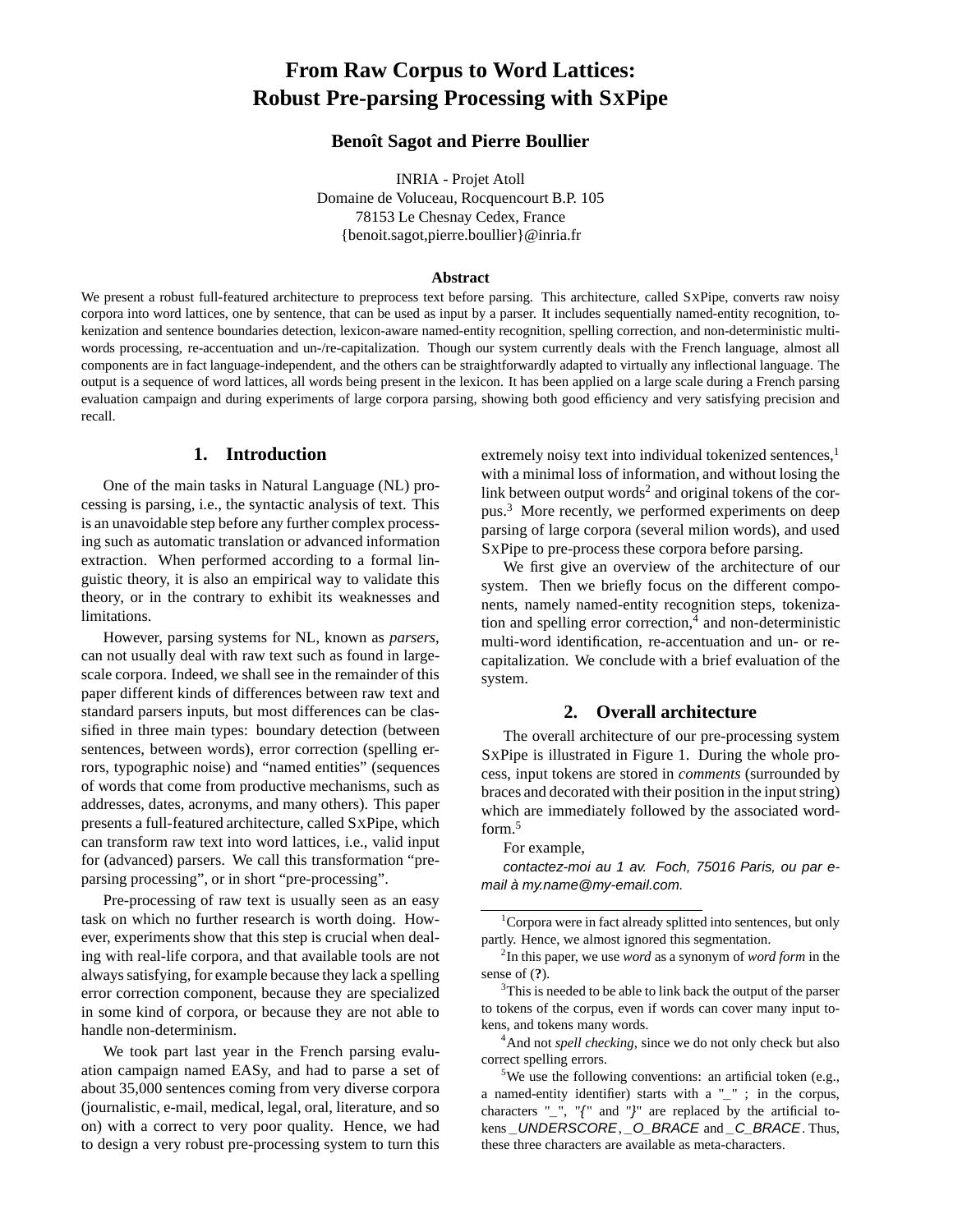

Figure 1: Overall architecture of SXPipe.

will become, if ignoring ambiguities, something like

{contactez<sub>0..1</sub>} contactez {-moi<sub>1..2</sub>} moi {au<sub>2..3</sub>} à  ${au_{2..3}}$  le {1 av. Foch, 75016 Paris<sub>3..9</sub>} \_ADDRESS  ${, 9..10}$ , {0 $u_{10..11}$ } ou {par<sub>11.12</sub>} par {e-mail<sub>12..13</sub>} e-mail {à<sub>13..14</sub>} à  ${m$ *n* me @my-email.com<sub>14..15</sub>} \_EMAIL  ${1,15,16}$ .  ${1,15,16}$ \_SENT\_BOUND.

## **3. Sentence boundaries detection and named-entities recognition**

Real-word corpora are not like sentences built by linguists. They include sequences of tokens that are not analysable at a syntactic nor morphological level, but belong to productive patterns, which means that they have to be identified before spelling error correction. Most of them are grouped under the term *named entities* (**?**). However, we will use this term in a slightly broader sense, including all such sequences of token, even if not usually considered as named entities (e.g., numbers). We call *local grammar* a grammar recognizing named-entities of a given family.

We designed a set of large-coverage robust<sup>6</sup> local

grammars, implemented as *perl* programs involving numerous regular expressions.

Some named entities contain characters that are usually punctuation marks, most importantly the period (e.g., in URLs), but also the comma (e.g., in addresses) and all kind of other characters (e.g., in smilies). Therefore, some local grammars must be applied *before* tokenization, including the current version of SXPipe:

**e-mail addresses** with detection of erroneous spaces,

- **URLs** with detection of many kinds of errors and formats,
- **dates** including various formats as well as date ranges (e.g., du 29 au 31 janvier<sup>7</sup> will become du \_DATE au \_DATE, even if 29, if isolated, would not be recognized as a date),

**telephone numbers** in various formats,

**times** including several formats as well as time ranges (e.g., 2-3 heures, 3 ou 4 minutes, $8$  etc.),

**addresses** in a lot of different formats,

**numbers** including different formats, as well as ordinals written with digits (e.g., 2ème – *2nd*),

**smilies** such as :-) or :D,

**quoted words** : un «test»<sup>9</sup> becomes un {«test»} test,

**formatting artifacts** to deal with special punctuation phenomena (like replacing ( ... ) by a single-word (...)) and with oral transcription artifacts (repetition more than twice of the same word, or more than once if it belongs to a predefined list, removal of hesitation markers, and so on).

After the application of these local grammars, we segment the text in sentences. This task is performed by a huge set of *perl* regular expressions that extends the basic ideas proposed for example in (**?**), helped by a list of known words containing a period (often abbreviations). It is designed to be able to handle all kind of false negatives and false positives that arise in real-life corpora. After this step, the artificial word \_SENT\_BOUND represents sentence boundaries.

We then apply the tokenizer and spelling error corrector described in the next section in a degraded way, in the sense that no spelling error correction is performed, but the text is tokenized in the same way it would be with error correction. The aim of this is to identify words in the input string that can not be analysed as known words (present in the lexicon or *easily* correctable) or combinations of known words (in French, things like l'idée, anti-Bush or done-m'en, for example,  $^{10}$  are valid combinations of correctable words – done should be donne).

 ${}^{6}$ By robust, we mean that named-entities with errors are also

recognized, like ttp:/strange.url.com /index.html.

 $7$  from the 29th to the 31st of january

<sup>8</sup> *3 or 4 minutes*

<sup>9</sup> *a "test"*

<sup>10</sup>*the idea*, *anti-Bush* or *give me some*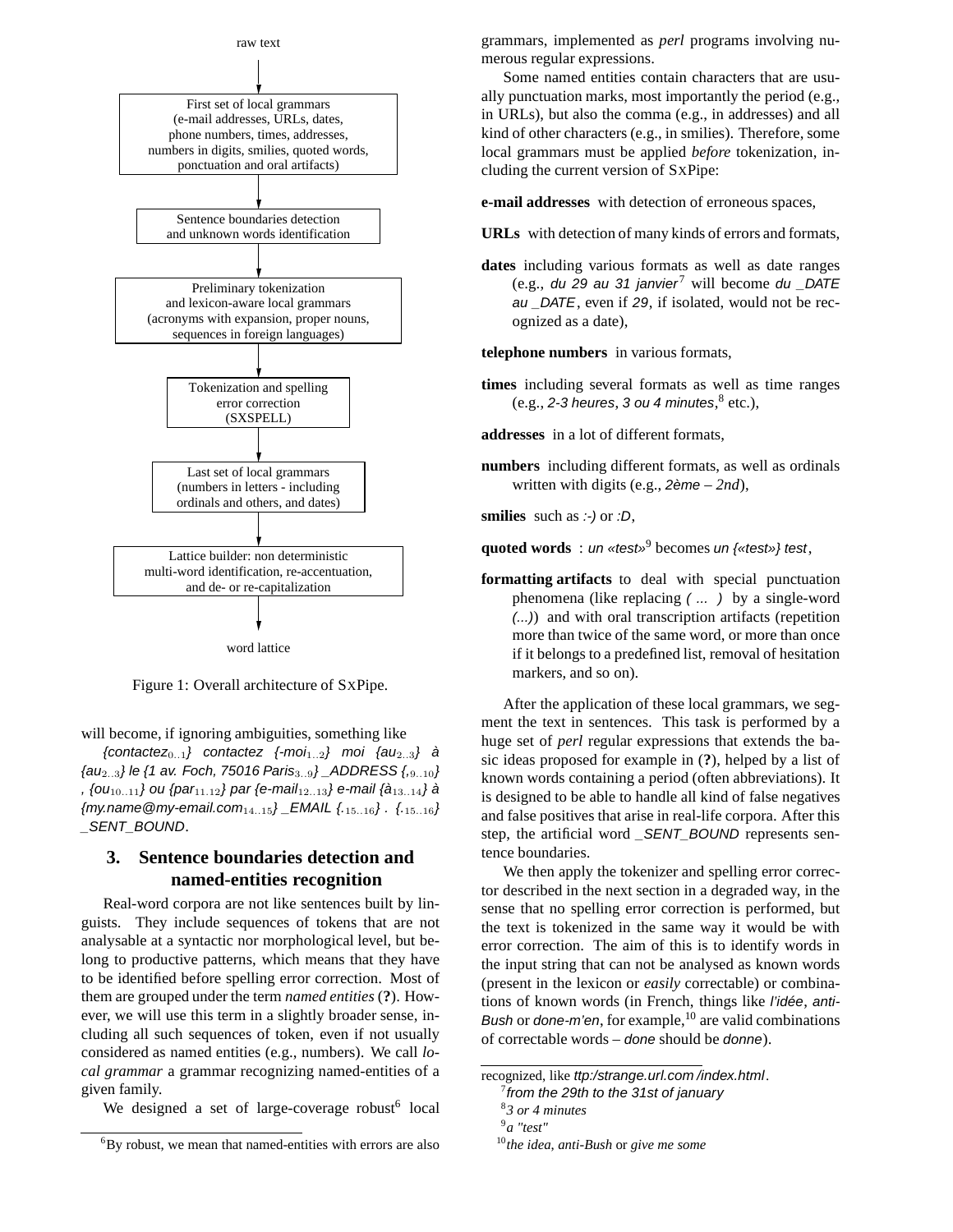Once unknown words are identified (recall that *unknown* means here that it is not tokenizable in a way that would give only words present in the lexicon or easily correctable), special local grammars that take this information into account are applied. They recognize:

**acronyms** that are followed or preceded by their expansion, with various typographic possibilities,

#### **proper nouns** preceeded by a title (like *Dr.* or *Mr*),

#### **phrases in other languages** than French.

The two last local grammars deserve a special comment. They are based on the following technique. Let  $w_1 \dots w_n$  be a sentence whose words are the  $w_i$ 's. We define a tagging function  $t$  that associates (thanks to regular expressions) a tag  $t_i = t(w_i)$  to each word  $w_i$ , where the  $t_i$ 's are taken in a small finite set of possible tags (resp. 9 and 12 for the two local grammars). Hence, a sequence of tags  $t_1 \ldots t_n$  is associated to  $w_1 \ldots w_n$ . Then, a (huge) set of finite transducers is performed over  $t_1 \ldots t_n$ , transforming it in a new sequence  $t'_1 \dots t'_n$  of tags. If in this sequence a sub-sequence  $t'_i \dots t'_j$  matches a given pattern, then the corresponding sequence of words  $w_i \dots w_j$ is considered recognized by the grammar.

Let us consider for example the following sentence,

Peu après, le Center for irish Studies publiait  $\dots$ ,  $^{11}$ where Center, irish and Studies have been identified as unknown words. It gets the following tags: cnpNFFucn. . . (c stands for *capitalized*, n for *probably French* (default case), p for *punctuation*, N for *known as French*, F for *known as foreign* and u for *unknown*). Regular expressions on these tags lead to cnp $Nffffn...$ , where *f* stands for *foreign*, meaning that Center for irish Studies is recognized as a phrase in a foreign language. $12$ The sentence becomes (\_FP stands for *foreign phrase*):

Peu après, le {Center for irish Studies} \_FP publiait...

## **4. Tokenization and spelling error correction**

#### **4.1. An isolated-word corrector: SXSpell**

The next step in SXPipe is the spelling error corrector. Real-life corpora have diverse rate of spelling errors, that can go from virtually zero (as in literature corpora) to an extremely high rate (as in e-mail corpora). Moreover, if they remain uncorrected, misspelled words become unknown words for the parser. This must be avoided as much as possible, since they usually get default underspecified syntactic information, which leads both to low precision and very high ambiguity at the syntactic level. Therefore, we designed a spelling error corrector, named SXSpell.

A lot of work has been done on spelling correction (see for example the review of (**?**)). Techniques used for isolated-word correction mainly fall in two categories: trained and untrained. Trained techniques cover stochastic (often  $n$ -gram based) techniques and neural nets. Untrained techniques include *minimum edit distance* (based on operations like insertion, deletion, substitution or swapping) and *rule-based* techniques (based on context-sensitive rewriting rules, the origin of which comes from finite-state phonology). The latter is clearly more powerful and more adapted to the task,<sup>13</sup> but the cited operations can also be useful as such. Hence, our corrector is rule-based, but these operations are also available to build underspecified rules.

Applying a rule is called an *elementary correction*. We associate to each rule a *local cost* and a *composition cost*. The total cost of a correction is the sum of the local costs of all elementary corrections, plus, if more that one elementary correction has been performed, the sum of all composition costs. This allows to have a global cost that is more than the sum of local costs. The best correction is of course the one with the lower total cost.

Our purpose was to have an efficient implementation of these simple techniques, even if used with numerous appropriate rules and a real-size spelling lexicon (our spelling lexicon for French language has more than 400,000 different inflected forms and parts of multi-word units). To achieve this goal, we considered the spelling lexicon as a deterministic finite automaton  $\mathcal{F}$ , the input word w as a finite transducer  $\mathcal{T}_{w}^{0}$ , and rewrite rules as finite transducers  $T^i(i > 0)$ . First, we compute the finite transducer  $\mathcal{T}^{all}_{w}$  of all possible sequences of characters that can be obtained from  $w$  by applying the rules, and their costs.<sup>14</sup> Then we extract from  $\mathcal{T}^{all}_{w}$  all words that indeed exist in the lexicon, by intersecting  $\mathcal F$  with  $\mathcal T_w^{all}$ .

The difficulty of this approach is not the underlying theory, which is well known, but comes from the size of the automata that we have to handle. Indeed, with a typical number of rules of several hundreds, the automaton  $\mathcal{T}^{all}_{w}$  has easily billions and billions of paths. And it has to be intersected with  $\mathcal F$  and its 400,000 paths. Therefore, we extensively used tabulation and compact representation techniques. One must admit that the feasability of such an approach was not *a priori* clear, but we have very good results, both in terms of quality (with appropriate rules) and response time (with an appropriate threshold cost).

#### **4.2. In-sentence spelling correction**

Spelling error correction can not be performed on a purely isolated-word basis. Indeed, at least four phenomena involve the environment of a word during recognition by the lexicon or during its correction:

- words starting with a capital letter,
- words that have initial position in the sentence (which interacts strongly with the previous point),

<sup>11</sup>*Soon afterwards, the Center for irish Studies published . . .*

 $12$ In fact, we also designed a prototype tool to identify the language of such a phrase. In this case, the correct answer, English, is correctly found.

 $13A$  very simple example of that is the following: o and eau are two possible spellings for the [o] sound in French. Thus, transforming o into eau is a reasonable rule. It is more natural and more sensible w.r.t. correction costs, to see this operation as a replacement of eau by o than as two deletions followed by a substitution.

 $14$ Of course, a threshold cost can be given as a parameter, thus preventing from computing too many very costly corrections.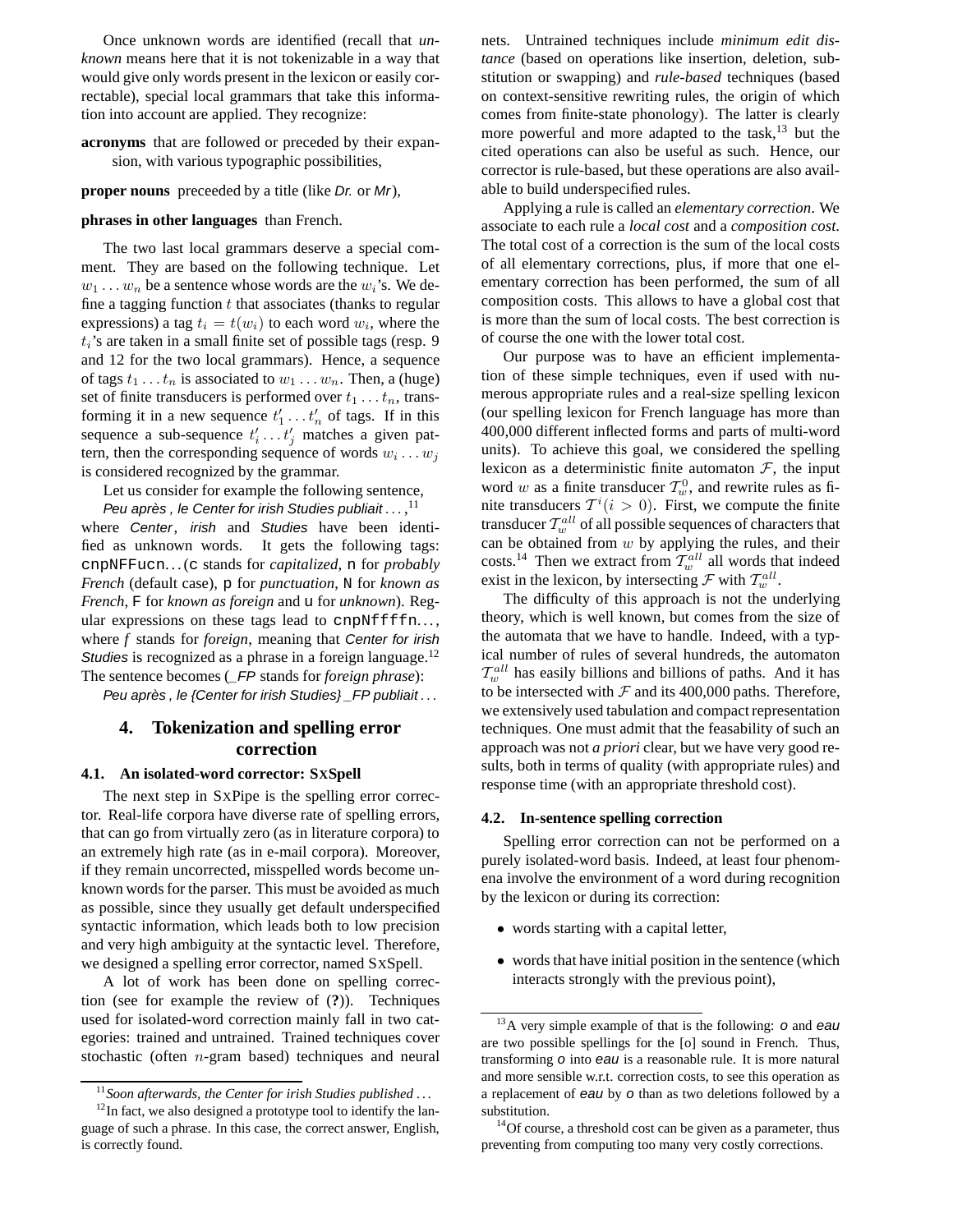- multi-words that are consequence of productive derivational morphology (e.g., anti-Bush) or syntactic agglutination (e.g., *préchoisis-t'en*, <sup>15</sup> that must be tokenized as  $\pi$ ré-/choisis/ $t'/en$ ),
- spelling errors that involve more than one token (e.g., corre ction instead of correction) or more than one word (e.g., *unproblème* instead of *un problème*<sup>16</sup>).

Hence, we developed a full-featured in-sentence spelling corrector (or tokenizer/corrector), which is able to deal with these phenomena and to send queries to SXSpell, so as to simultaneously tokenize and correct the text (we do not correct capitalized words, but other unknown words can remain if no correction is found for a word that costs less than a given threshold). It turned out that the interaction between tokenization of multi-words, capitalization and spelling error correction is not easy to deal with, especially when one deals with the first token of a sentence. However, we defined some heuristics that give pretty good results.

## **5. Non-deterministic light spelling correction and multi-word identification**

In many cases, the simple concatenation of words cannot express the subtleties and ambiguities of natural languages. Therefore, the output of our process is a lattice (or DAG, standing for Direct Acyclic Graph) of word-forms (or words), which can be given as input to our syntactic parsers.<sup>17</sup> Moreover, we do not produce only *simple* DAGs in the sense of (**?**), because they are not sufficient (see for example Figure 2).

Let us consider the French phrase pomme de terre cuite.<sup>18</sup> Each word is a valid inflected form, as are the compound words *pomme de terre* and *terre cuite*.<sup>19</sup> Therefore, it is represented by the DAG shown in Figure 2.





On the contrary, French language (as others) has *agglutinates*. For example, du is either a valid word (meaning *some*) or must be decomposed as de le (meaning *of the*). It is therefore represented as shown in Figure 3.



Figure 3: DAG associated to du.

<sup>18</sup>This can mean either *cooked potato*, *cooked clay apple* or *terracotta apple*, which leads to the 3 different paths in the graph.

<sup>19</sup>respectively *potato* and *terracotta*.

| Named-entity family              | Occ. | Precision | Recall |
|----------------------------------|------|-----------|--------|
| URL <sub>S</sub>                 | 174  | 100\%     | 100%   |
| (surface) addresses              | 35   | 100%      | 100%   |
| Phrases in foreign lang. $^{23}$ | 42   | 83%       | 88%    |

Table 1: Partial evaluation of named-entities recognition.

These operations are performed as follows. The input of the DAGing step is considered as a (linear) DAG D. To each compound and to each agglutinate of the lexicon is associated a transducer. The composition of all these transducers is applied to  $D$ , possibly creating new paths.

The resulting DAG is then passed through other transducers that create other alternatives. For example, capitalized words for which the non-capitalized word is present in the lexicon are represented as an alternative between both. Unknown words remaining at this point (including many capitalized words) and for which adding a diacritic on some letters leads to a known word are also represented as an alternative between both. $20$  Finally, unknown words in the DAG are all replaced by one of two special entry of the lexicon,  $Uw$  and  $uw$ , according to their capitalization. The resulting DAG is the final output.

#### **6. Evaluation**

The evaluation of such a system is difficult, because we lack an appropriate gold-standard corpus. However, some insights can be given thanks to tests we did on a 1,100,000-word journalistic corpus.<sup>21</sup> The whole pro $cess^{22}$  takes 13'01", which corresponds approximately to 1400 tokens/sec. Considering the complexity of the performed tasks, and in particular the sizes of the automata involved in SXSpell, this is a very good performance.

We also selected a few named-entity families for which over-generating detectors can be easily designed, so as to allow a manual validation. Results are shown in Table 1.

The evaluation of the sentence boundary detection needs a manual annotation. We did it on the first 400 sentences of the corpus, which gives a 100% precision rate and a 100% recall rate. This is pretty satisfying, considering the fact that our journalistic corpus is full of quotations, footnotes, book references and meta-information that makes sentence boundary detection pretty difficult.

The evaluation of the spelling error corrector is not straightforward. Indeed, as said before, the spelling error correction and tokenization step is performed by a component that uses SXSpell but also deals with tokenization and

<sup>15</sup>*pre-chose one of them for you*

<sup>16</sup>*a problem*

<sup>&</sup>lt;sup>17</sup>Most classical parsers are not able to handle DAGs as input, which leads to the need of an extra step before parsing, namely (super-/hyper-)tagging, which may delete valid alternatives.

<sup>20</sup>We also try and correct parts of compound words that do not exist as standalone words but do not take part one of their compound words. For example, brac in French exists only as part of the phrase bric à brac. Thus, un brac has not been corrected by the previous step, but is corrected here as un bras.

<sup>&</sup>lt;sup>21</sup>We did evaluations on the different corpora of the parsing evaluation campaign cited above, but we are not yet allowed to publish these results. We can just say that the frequency of detection of named-entities strongly depends on the kind of corpus.

<sup>&</sup>lt;sup>22</sup>Test performed on an AMD Athlon XP 2100+  $(1.7 \text{ Ghz})$ architecture running Mandrake Linux 10.1.

 $23$ Test performed only on the first 2000 sentences, because manual annotation is necessary.